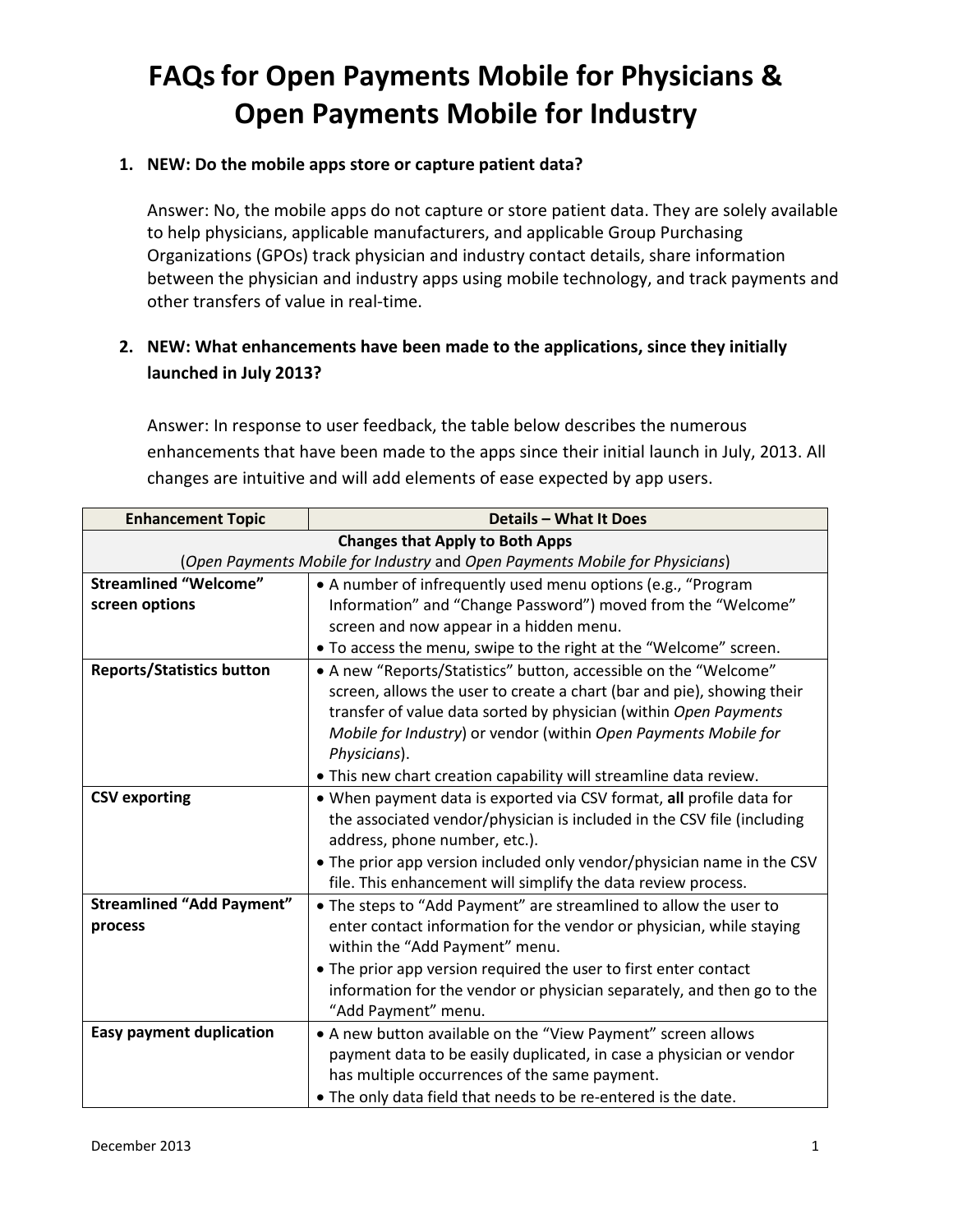| <b>Enhancement Topic</b>                  | <b>Details - What It Does</b>                                          |
|-------------------------------------------|------------------------------------------------------------------------|
| <b>Vendors/Physicians sorted</b>          | • In "Manage Vendors/Physicians," vendors or physicians are now listed |
| alphabetically                            | alphabetically.                                                        |
|                                           | • The prior app version listed vendors and physicians in the order in  |
|                                           | which they were entered.                                               |
| <b>Email/print QR Code added</b>          | • A "Share" button is available to email or print a QR Code that is    |
|                                           | generated within the app, for sharing at a later time.                 |
| <b>Payment QR Code warning</b>            | • After a payment QR Code is scanned, a red warning message appears    |
| added                                     | to remind the user to manually add the vendor or physician name to     |
|                                           | the payment data conveyed in the QR Code.                              |
| <b>Additional data elements</b>           | • When nature of payment in "Add Payment" is "Travel & Lodging," the   |
| added in "Add Payment" >                  | following additional data elements can be entered: city, state, and    |
| "Travel & Lodging"                        | country of travel (note that these new data elements are required for  |
|                                           | reporting purposes; but remember, the apps are not used for            |
|                                           | reporting data, only for tracking it).                                 |
| <b>Tablet support</b>                     | • Both apps are optimized for viewing on tablet devices.               |
| <b>Changes that Apply to Just One App</b> |                                                                        |
| Open Payments Mobile for Physicians       |                                                                        |
| "Manage Companies" added                  | . Within "Manage Vendors", a new data field allows users to assign     |
|                                           | vendors to companies when entering new vendor information.             |
|                                           | • Company information is needed for the "Reports/Statistics"           |
|                                           | functionality to illustrate all payments by company name.              |

## **3. Why did the Centers for Medicare & Medicaid Services (CMS) develop mobile applications (apps) for the Open Payments program?**

Answer: CMS developed two mobile apps to serve as tools that can be used by physicians, applicable manufacturers, and applicable GPOs to track payments and other transfers of value made throughout the year. The mobile apps can be downloaded free of charge and used easily and conveniently on a mobile device.

The mobile apps allow both industry and physician users to track payments and other transfers of value in real-time. One app is targeted specifically to physicians (*Open Payments Mobile for Physicians*) and one is for industry, including applicable manufacturers and applicable GPOs (*Open Payments Mobile for Industry*).

Although physicians themselves are not required to report anything, they can use the mobile apps to help them track and ensure accuracy of information on their financial relationships that will be reported by industry.

One of the key app features allows information to be transferred between both apps; profile contact information and the details of events surrounding the payments or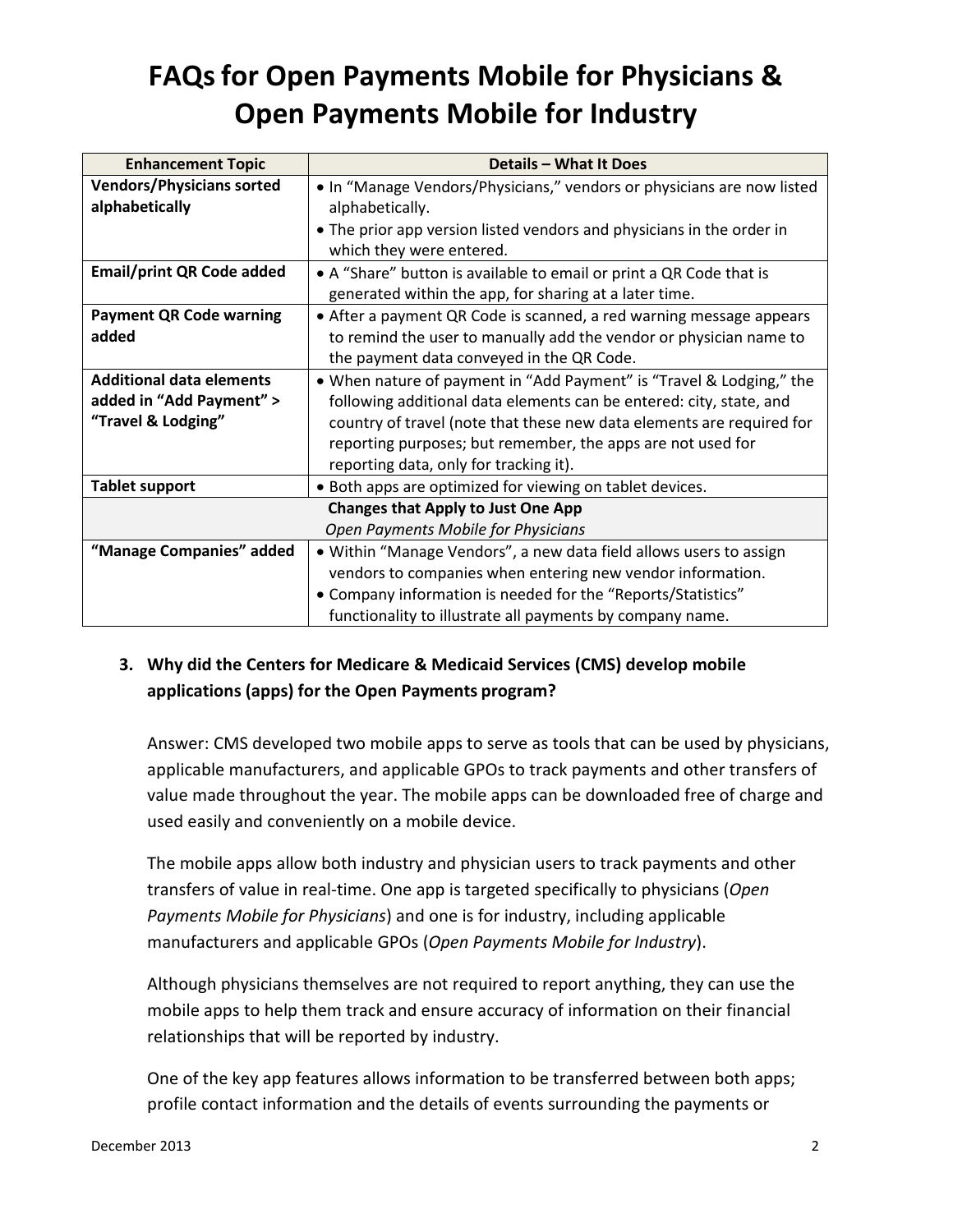transfers of value can be transmitted between both apps. Ultimately, the goal of these apps is to make tracking payment information easier and more convenient, and to improve the accuracy of payment information by tracking payments as they occur throughout the year. The apps can be used for personal information collection and storage only; *they will not interact with CMS systems, or CMS contractors, and cannot be used directly for data reporting to CMS or its contractors.*

### **4. Which app should physicians download?**

Answer: Physicians should use the *Open Payments Mobile for Physicians* app (see app icon below).



**5. Open Payments also applies to dentists, chiropractors, and other physician specialties. Can dentists and chiropractors also use the** *Open Payments Mobile for Physicians* **app?**

Answer: Yes, all types of physicians under this program, including dentists and chiropractors, may use this mobile app for tracking purposes.

This mobile app can be used by anyone wanting to maintain their own records of payments or other transfers of value received from drug, medical device, biological and medical supply manufacturers as long as they find this tool useful. See the program website for a full list of physician types covered by this program [\(http://go.cms.gov/openpayments\)](http://go.cms.gov/openpayments).

## **6. Which app should applicable manufacturers and applicable GPOs download? What other resources are available to teaching hospitals to track transfers of value?**

Answer: Applicable manufacturers and applicable GPOs should use the *Open Payments Mobile for Industry* mobile app (see mobile app icon below).

CMS has not yet developed specific resources for teaching hospitals to track transfers of value. However, since the mobile devices are open to the general public, any one that is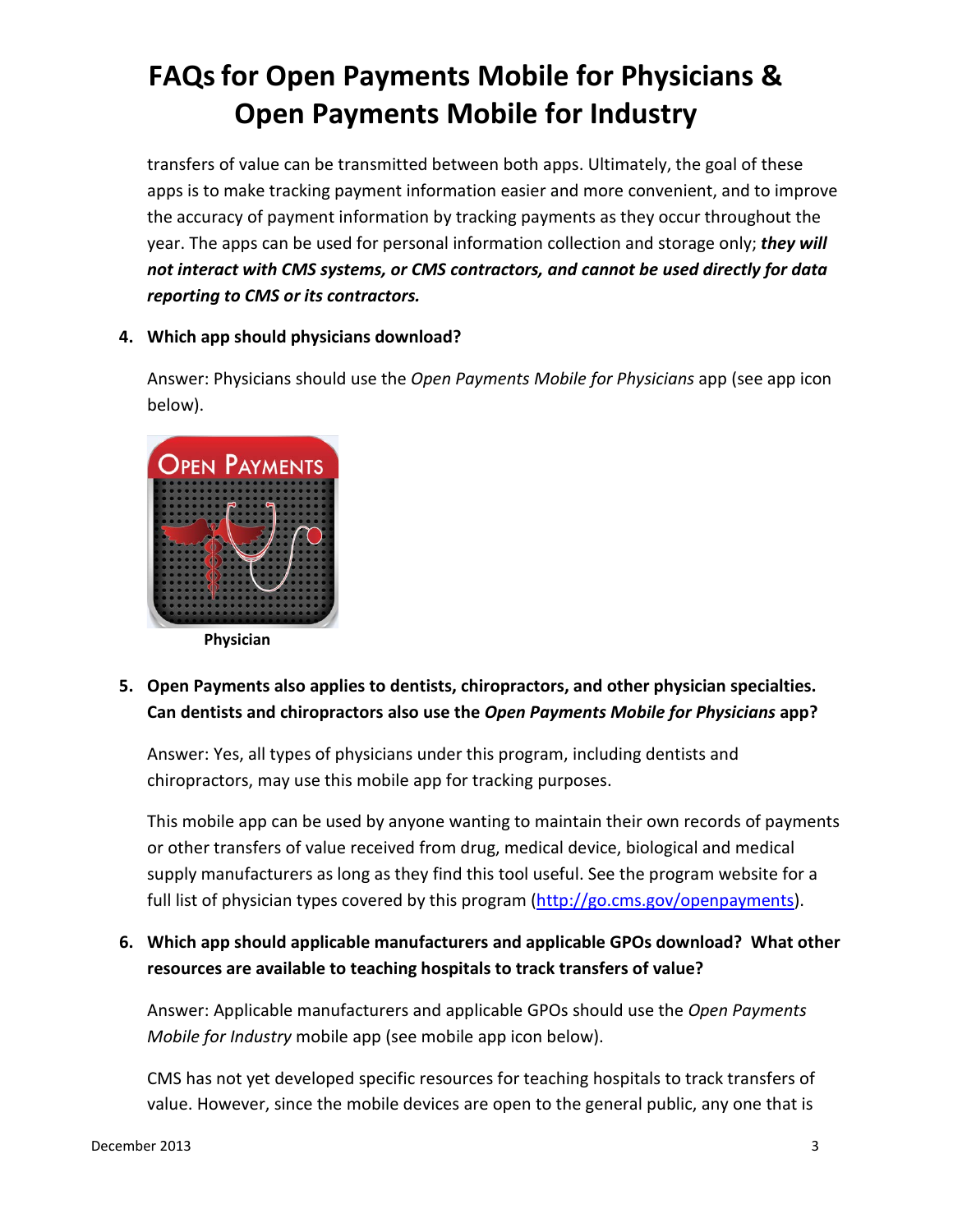employed by a teaching hospital can use the apps for their personal use. The app most appropriate for teaching hospital use would be *Open Payments Mobile for Physicians.* CMS has developed a website dedicated to teaching hospitals specific to Open Payments on its website [\(http://go.cms.gov/openpayments\)](http://go.cms.gov/openpayments). The Open Payments website contains fact sheets, operational information and FAQs.



**Industry**

### **7. Are the mobile apps compatible with the operating system on my mobile device?**

Answer: These physician and industry mobile apps are supported for the iPhone™ (iOS 6.0 or higher) and Android-based phones (2.3.3 or higher).

### **8. Do I need to register with CMS to use the mobile apps?**

Answer: No, you do not need to register with CMS to use the mobile apps. You can download the mobile apps directly from your app store (e.g. iOS Apple™ or GooglePlay™).

Upon launching the mobile app for the first time, you will need to establish a password and create your own security question and answer.

### **9. Do I have to use the mobile apps?**

Answer: No, you do not need to use the mobile apps. CMS is making these free tools available to the public, geared towards physicians, applicable manufacturers, and applicable GPOs who have the option of using it to track payments and other transfers of value made throughout the year.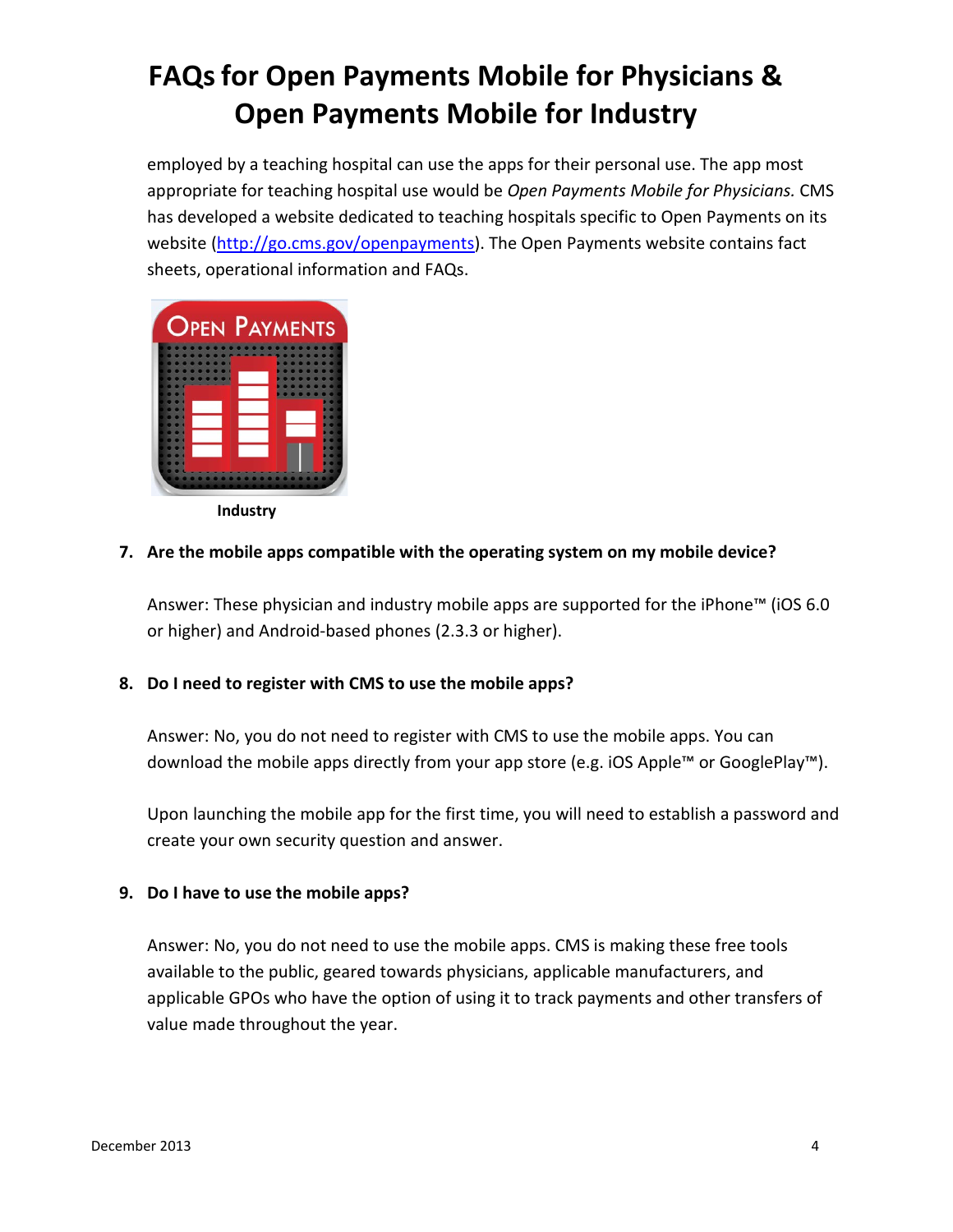#### **10. How do I download the mobile apps to my Android-based smartphone?**

Answer: Visit the Google Play Store online or on your phone and follow the steps listed below.

- 1. Select "Search."
- 2. Search for *Open Payments Mobile for Physicians* or *Open Payments Mobile for Industry* depending on which app you are downloading.
- 3. Select "Install" and the app will download to your device.

#### **11. How do I download the apps to my iPhone™?**

Answer: Visit the iOS Store online and follow the directions below.

- 1. Select "Search."
- 2. Search for *Open Payments Mobile for Physicians* or *Open Payments Mobile for Industry* depending on which app you are downloading.
- 3. Tap *Open Payments Mobile for Physicians* or *Open Payments Mobile for Industry* depending on which app you are downloading.
- 4. Tap "Free."
- 5. Once the "Free" prompt changes to "Install," tap "Install" and enter your Apple ID password; push "OK."

Note: You may need to authenticate with your Apple credentials to initiate the installation.

#### **12. Why should physicians use the** *Open Payments Mobile for Physicians* **mobile app?**

Answer: Although physicians are not required to report payments or other transfers of value received under Open Payments, they will be the subject of data reporting by applicable manufacturers and GPOs; that reported data will ultimately be made public by CMS. Therefore, it is in physicians' interest to keep close track of payments they receive so they can more easily review information that will be reported about them before it becomes public. Physicians should use the mobile app because it is an easy and convenient tool for tracking payments or other transfers of value made to them during the year. The mobile app:

• Allows a physician to track payments and other transfers of value in real-time, as they occur throughout the year.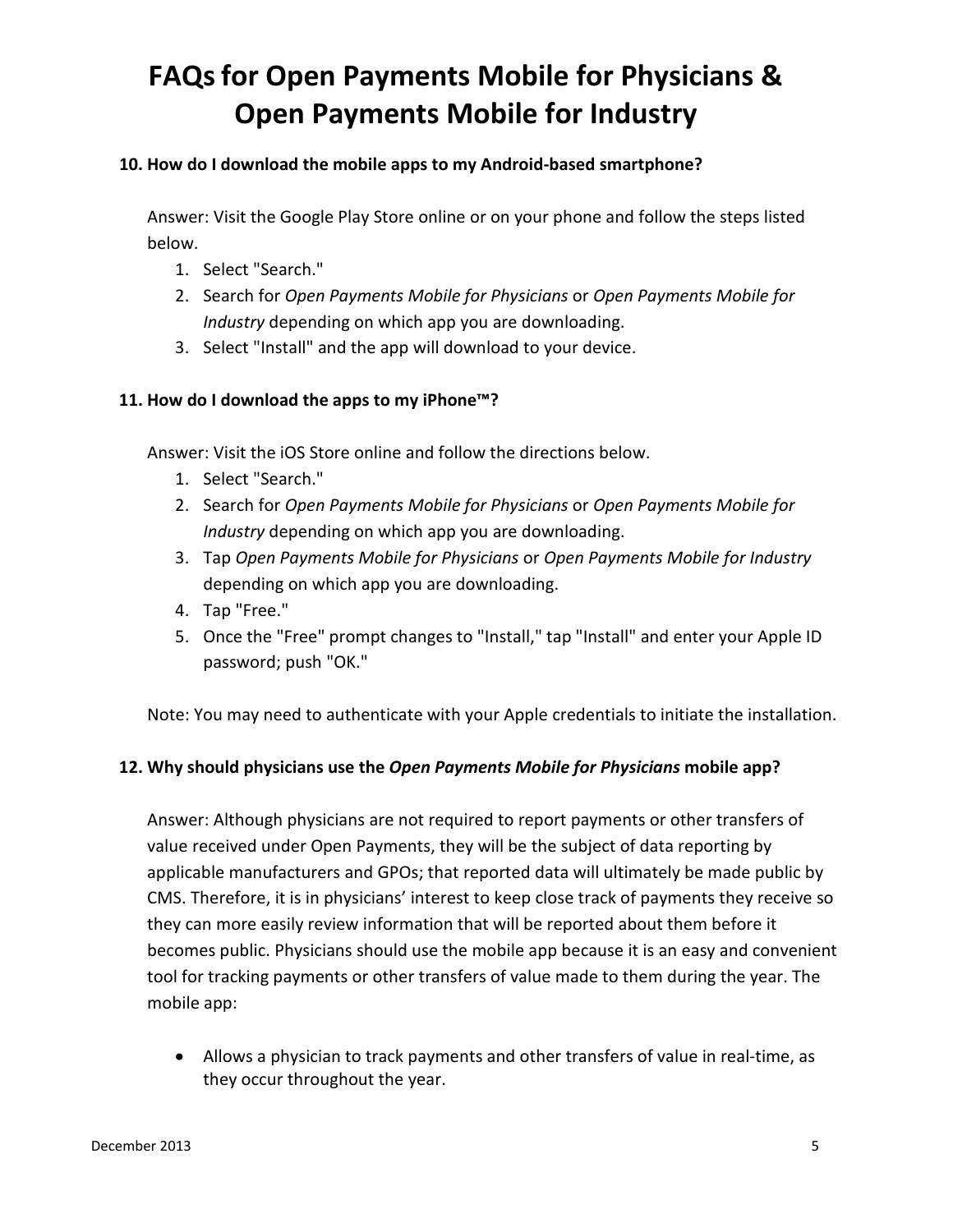- Transfers to industry representatives profiles and high level information associated with the event or situation in which the transfer of value occurred.
- Collects personal information and serves as a storage depository only, enabling greater data accuracy; *it does not interact with CMS systems, CMS contractors, and cannot be used directly for data reporting to CMS or its contractors.*

### **13. What are the features of the** *Open Payments Mobile for Physicians* **mobile app?**

Answer: The app allows the user to:

- Password-protect their information.
- Store their own personal profile information such as name, address, contact information, National Provider Identifier (NPI), state medical license number, and other information for easy retrieval and transfer to industry representatives at the time of the event or interaction.
- Create or import (using a Quick Response (QR) Code reader) a contact for industry representatives.
- Record details of each payment or transfer of value.
- View, edit, or delete a payment or transfer of value.
- Generate a QR Code to assist in the transfer of information to another user's device. Information that can be transferred includes a physician's profile, industry representative's profile, and details associated with the situation in which the payment or other transfer of value occurred.
- Export a summary of stored data (using email) in a Comma Separated Value (CSV) file format. The user can email themselves the data to store on a computer or other device, and can then refer to it when reviewing transactions annually.
- Access the official Open Payments website and other resources to learn more about the program and other general information.

## **14. Why should applicable manufacturers and applicable GPOs use the** *Open Payments Mobile for Industry mobile app***?**

Answer: Industry representatives can use the app as a tool to make tracking easy and convenient. The app:

- Tracks payments and other transfers of value to physicians in real-time.
- Transfers profile and event information between physicians and industry users.
- Reduces the reporting burden for industry users and helps to ensure greater data accuracy.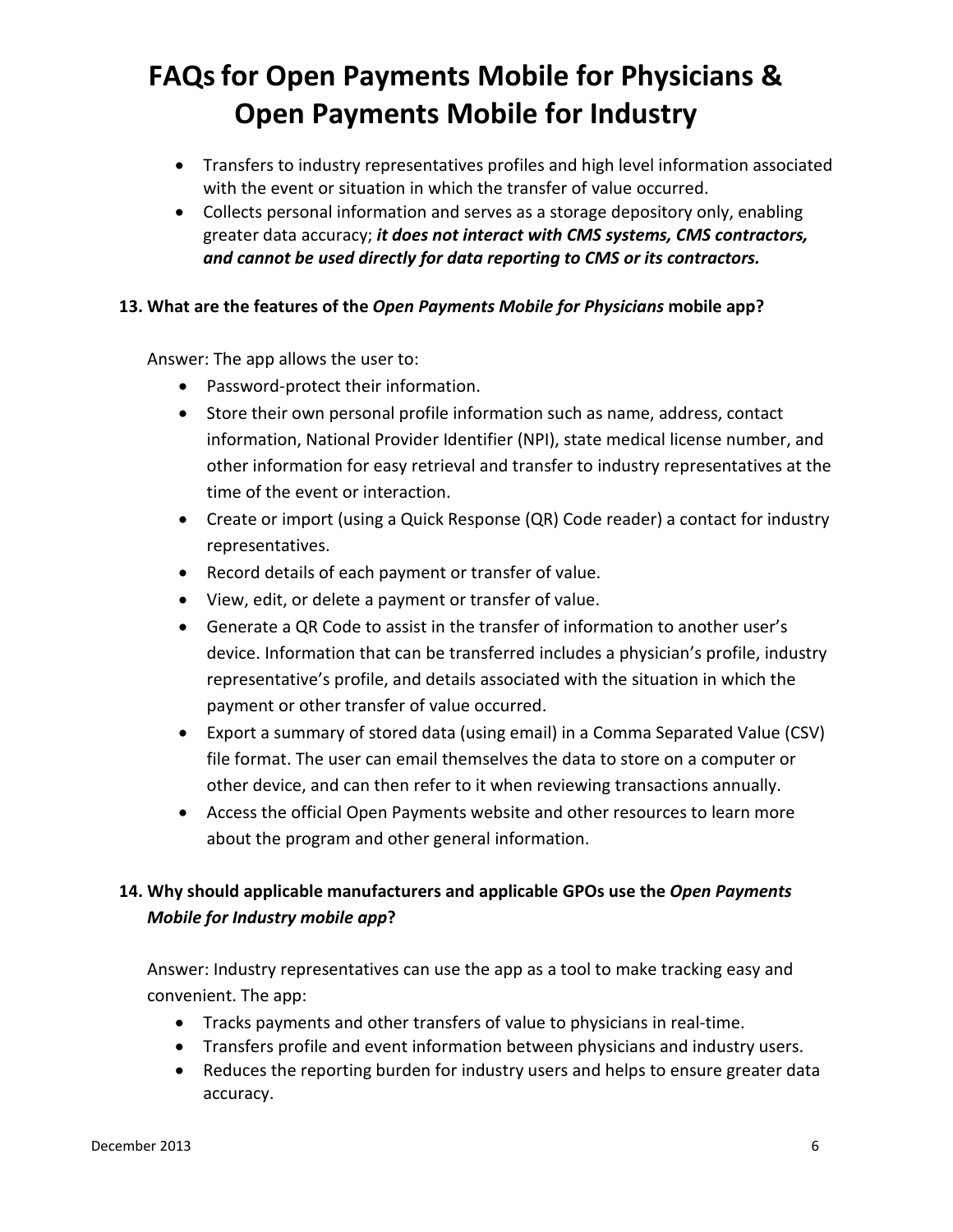• Collects personal information and serves as a storage depository only; *it does not interact with CMS systems, or CMS contractors, and cannot be used directly for data reporting to CMS or its contractors.* 

#### **15. What are the features of the** *Open Payments Mobile for Industry mobile app***?**

Answer: The app allows the user to:

- Password-protect their information.
- Store their own personal profile information such as name, address, and contact information for easy retrieval and transfer to physicians at the time of the event or interactions with physicians.
- Create or import (using a QR Code reader) physician contact information.
- Record details of each payment or transfer of value.
- View, edit, or delete a payment or transfer of value.
- Generate a QR Code to transfer information about a user's profile or a payment event to another app user's device.
- Export a summary of stored data (using email) in a CSV file format. The user can email themselves the data to store on a computer or other device, and can then refer to it when reviewing transactions annually.
- Access the official Open Payments website and other resources to learn more about the program and other general information.

#### **16. Are the apps free of charge?**

Answer: Yes, the apps are available free of charge.

#### **17. Where is the data entered in the apps stored?**

Answer: All data entered into the apps is stored locally on the user's device. A regular backup of this technology is recommended.

#### **18. Will CMS use data from the apps?**

Answer: No. The apps do not communicate with CMS, and the data stored using the app is owned by the users. *CMS will not validate the accuracy of data stored in the app, nor will it be responsible for protecting data stored in the app.* In addition, reporting entities have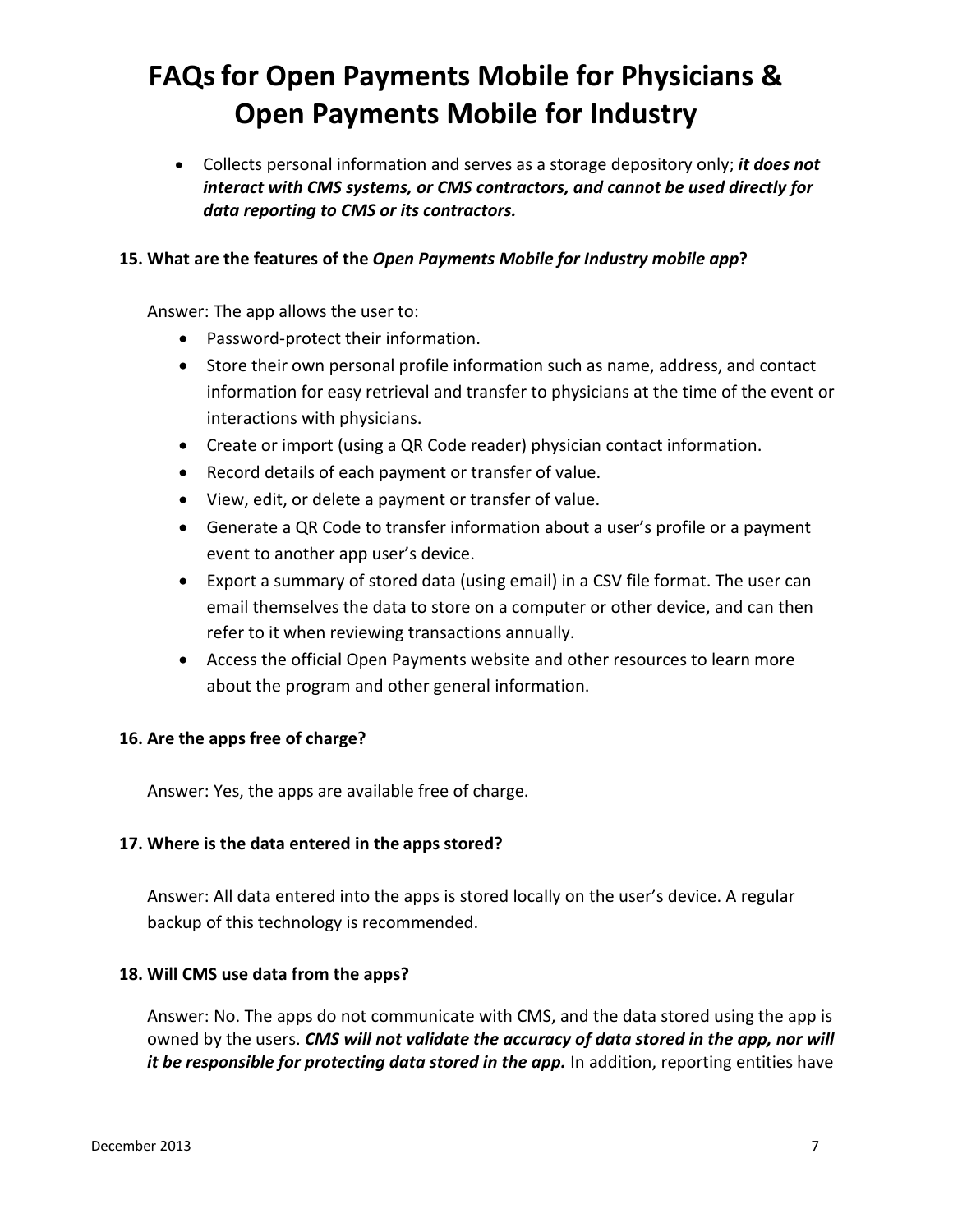sole responsibility for the accuracy and completeness of the data submitted to CMS under Open Payments.

### **19. Can I submit data to CMS using the apps?**

Answer: No. The apps cannot be used as a tool to submit data to CMS regarding financial payments or other transfers of value. The apps do allow users to export a summary of stored data in a CSV file format for their use in tracking payments and other transfers of value.

### **20. What security features are built into the apps?**

Answer: The following security features have been built into the apps:

- Password: Upon logging into each app for the first time, you will select a password. The password must be eight characters long.
- Creation of Security Question and Answer: Upon logging into each app for the first time, you will create a security question and answer. The security question and answer are self-determined.
- "Forgot Password?" Feature: In the event that you forget your password, simply click the "Forgot password?" link on the initial login page and provide the answer to your security question. Once the answer is verified, you will be prompted to select a new password.
- Automatic Erase Feature: The apps allow you to enter your password up to 10 times. If you do not enter the correct password at the  $11<sup>th</sup>$  attempt, the information stored on the device will be erased.
- Automatic Log-off: Once you leave the app, it automatically closes and requires you to log back in.

### **21. What do I do if I forget my password?**

Answer: In the event that you forget your password, simply click the "Forgot password?" link on the initial login page and provide the answer to your security question. Once the answer is verified, you will be prompted to select a new password.

### **22. What happens if I do not enter my password correctly?**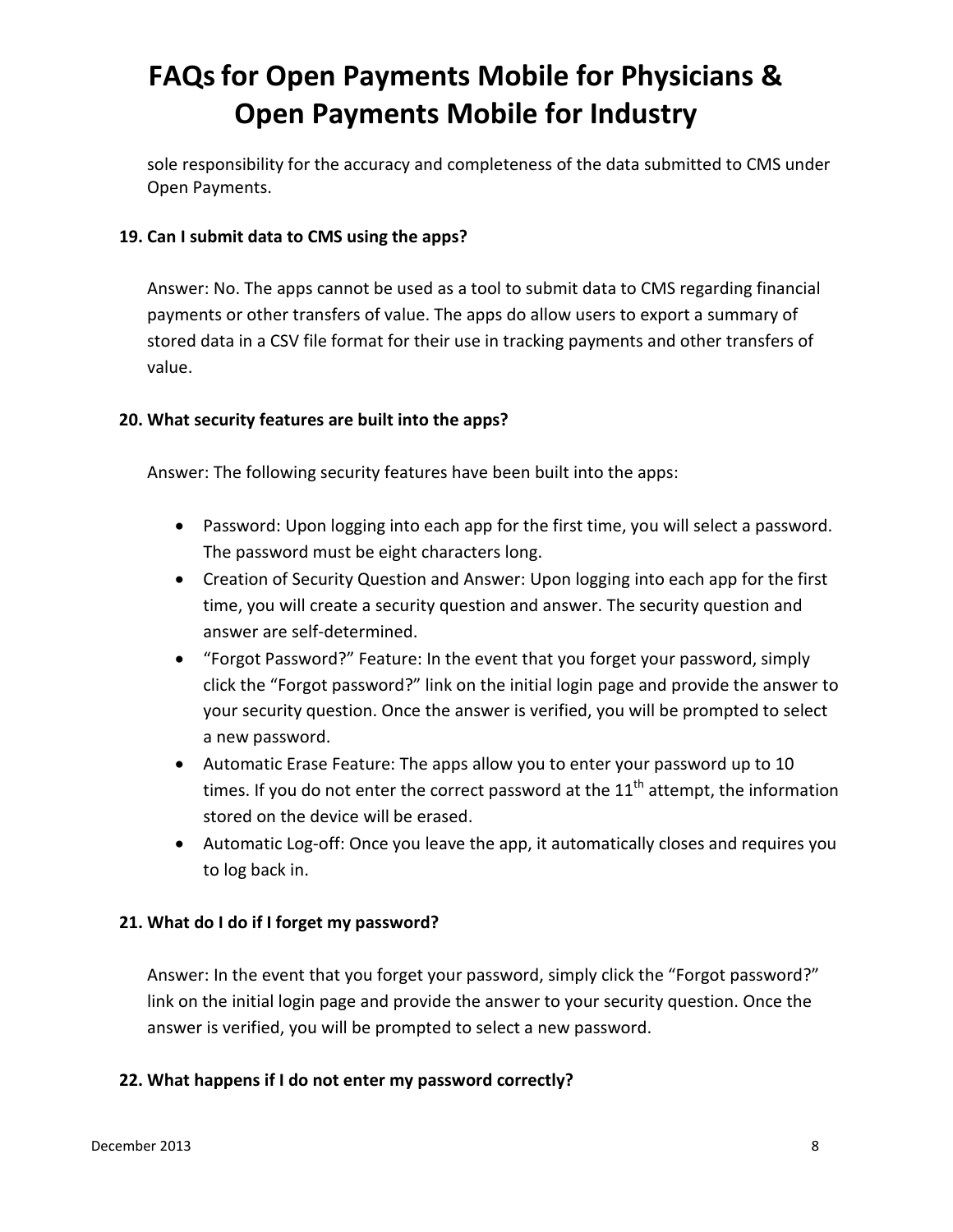Answer: The apps allow you to enter your password up to 11 times. If you do not enter the correct password at the  $11<sup>th</sup>$  attempt, the information stored on the device will be erased.

#### **23. How do I receive updates for the apps?**

Answer: Updates to the apps will be made through the respective app stores (just like how updates are controlled for other apps).

#### **24. How do I transfer my profile and/or payment information to another mobile device?**

Answer: Transferring information between devices occurs through the creation and scanning of a QR Code. One app will create a QR Code with the data embedded and the other app will scan the QR Code and transfer the data accordingly. Both profile and payment information may be transferred between devices. Note that profile information must be transferred separately from payment information (i.e., through two different QR Codes).

## **25. Why didn't the vendor or physician profile information transfer after scanning a QR Code for a payment?**

Answer: In order to attach a physician or vendor profile to a payment transaction, you should first scan the QR Code for the physician or vendor profile. Once the physician or vendor profile is saved by scanning the physician or vendor QR Code, you are ready to scan a payment QR Code. After scanning the payment QR Code, select "Edit Payment", choose the appropriate physician or vendor from the "Select Physician" or "Select Vendor" dropdown menu, and lastly, select "Save Payment". If the QR Code for the physician or vendor information is not available to you, you can still scan the QR Code for the payment and manually enter the physician or vendor profile. Once the physician or vendor profile is entered manually; you can select View Payments, select the correct payment, choose Edit Payment, and then select the appropriate physician or vendor from the Select Physician or Select Vendor drop-down menu.

## **26. When I transmit information through a QR Code, will payment notes be transferred along with the payment or transfer of value event information?**